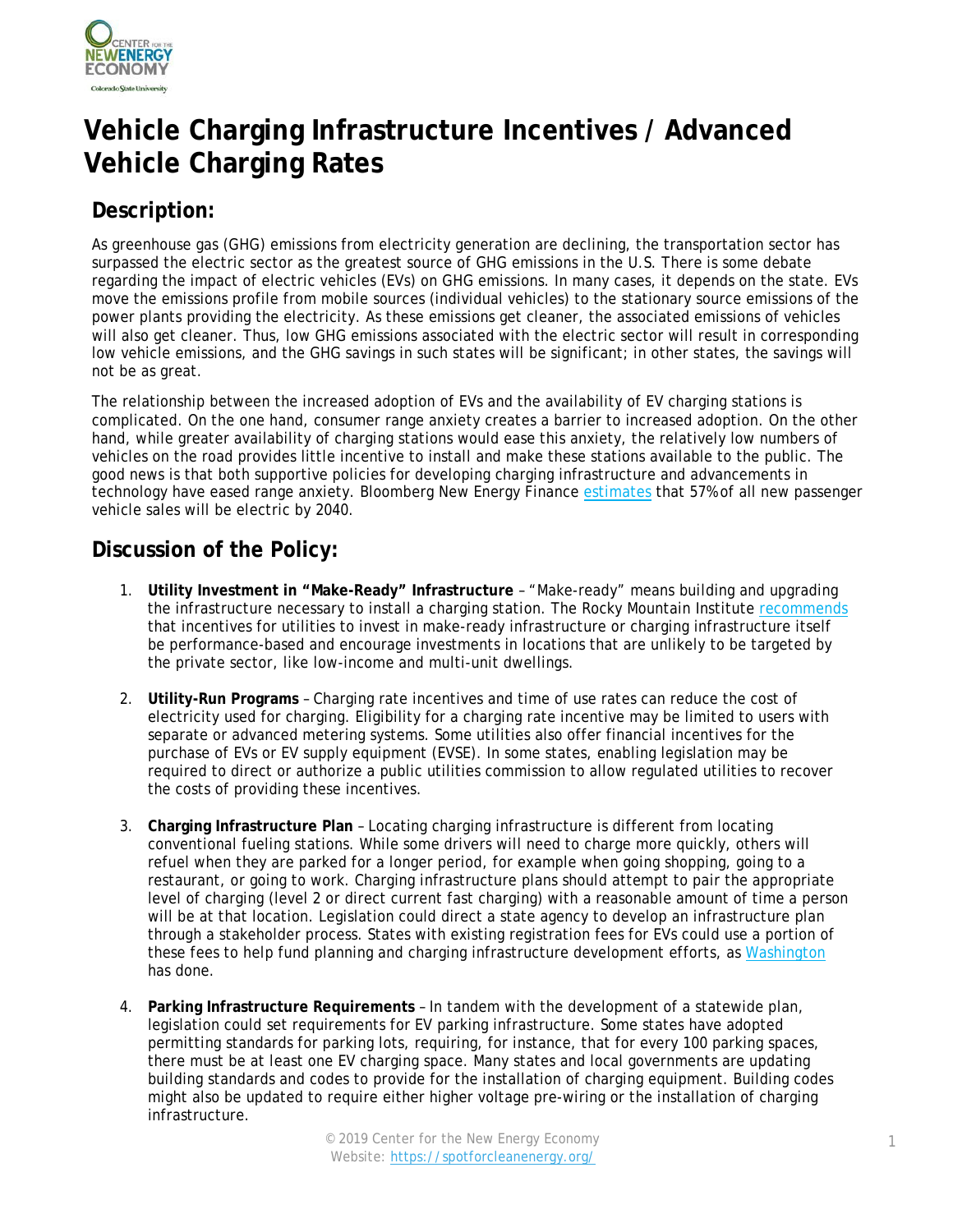

- 5. **Rental Properties and HOAs** Legislation can also make it easier for lessees, renters, and members of a homeowners' association (HOA) to install charging equipment. Typically, lessors are directed to allow lessees, at their own cost, to install charging systems. In some cases, lessees are required to maintain additional insurance for the system. Legislation related to HOAs typically directs them to avoid restrictions that would inhibit the installation of charging equipment.
- 6. **Financing and Financial Incentives** Providing financial incentives and innovative financing options can support the installation of EVSE. Sales, property, and income tax credits are some of the simplest methods for addressing the up-front costs of EVSE. Some states have adopted other financial incentives including low-interest loans, grants, and rebates. A handful of states qualify EVSE under their property assessed clean energy (PACE) programs. States could increase and expand existing tax credits to incentivize commercial, publicly available charging stations.
- 7. **The Volkswagen (VW) Settlement** In October 2016, the VW settlement for violating vehicle emissions rules was finalized. In addition to the \$10 billion in direct customer rebates, \$2.7 billion was allocated to states to reduce emissions. Of these funds, 15% can be earmarked for EV infrastructure investments (the rest are targeted at nitrogen oxides emissions reductions in the medium- and large-duty vehicle fleet markets).

Another [\\$2 billion will be distributed nationally by VW,](https://www.epa.gov/sites/production/files/2016-11/documents/vw-faqs-app-c-final-11-18-16.pdf) with \$800 million going directly to California. The first investment category includes planning, installation, operation, and maintenance of the following types of EV infrastructure, which must be available to all vehicles, utilizing non-proprietary connectors:

- Level 2 charging at multi-unit dwellings, workplaces, and public sites;
- Direct current fast charging facilities;
- Later generations of charging infrastructure; and
- Hydrogen fueling stations.

There are also federal funds and programs that can be leveraged to support the deployment of EV charging infrastructure.

- 8. **Federal Congestion Mitigation and Air Quality (CMAQ) Funds** [CMAQ funds](https://www.fhwa.dot.gov/map21/factsheets/cmaq.cfm) are available to states and can be used to deploy EVSE. There may be a unique opportunity to pair a request for CMAQ funds with the VW Settlement money and a commitment from utilities to invest in charging infrastructure as a public/private partnership that would leverage the federal investment.
- 9. **Alternative Fuel Corridors** In 2016, the U.S. Department of Transportation established the [Alternative Fuel Corridors](https://www.fhwa.dot.gov/environment/alternative_fuel_corridors/) network. Designated corridors are priority areas for EV and natural gas infrastructure under the CMAQ program. The Alternative Fuel Corridors program is intended to:
	- Provide the opportunity for formal corridor designations on an annual basis;
	- Ensure that corridor designations are selected based on criteria that promote the build-out of a national network;
	- Develop national signage and branding to help catalyze applicant and public interest;
	- Encourage multi-state and regional cooperation and collaboration; and,
	- Bring together a consortium of stakeholders including state agencies, utilities, alternative fuel providers, and car manufacturers to promote and advance alternative fuel corridor designations in conjunction with the Department of Energy.

### **Example State & Utility Programs:**

States, local governments, and electric utilities offer a variety of incentives to support the installation of EV charging stations.

• Electric Drive Washington: <http://www.commerce.wa.gov/growing-the-economy/energy/electric-vehicles/>